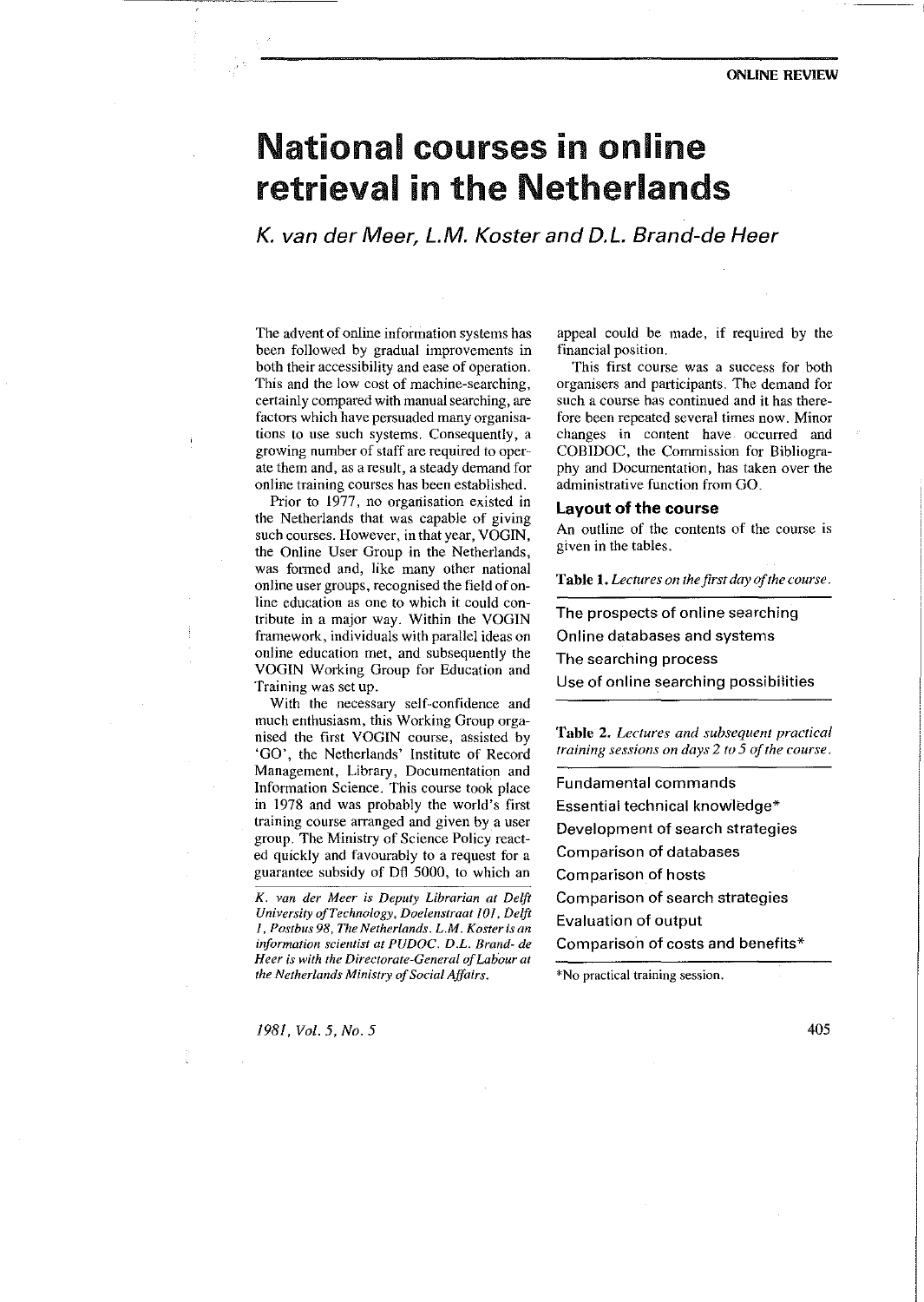#### ONLINE REVIEW

The aim of the full five-day course is to provide fundamental knowledge in all aspects of online and to give experience in online information retrieval. For a brief introduction to online, it is also possible to attend the first day only, which includes no practical training. This is considered useful for directors, managers and the like, who require or desire a background knowledge of online systems, but who do not have to deal directly with their use.

As it is a general course, no specific host or database is privileged. Hands-on training is possible using the hosts LIS, SDC, IRS (ESA), FIZ, DIMDI, and IAEA. The learning of several command languages can cause confusion (for example, stop on Dialog does not result in being logged off, but gives a good yield on top), and the various dialects of the Common Command Lanaguage are annoying, but the possibilities and options of online searching are demonstrated and remain clear. The ten lecturers are experienced online searchers from all over the Netherlands, none of them being associated with a particular database, host or telecommunication organisation.

The number of participants in the full course is limited to 24, this being the number of terminals available for the practical sessions. There are seven independent terminals so that the participants can work in groups of three or four.

During the practical sessions, the course supervisor, the lecturer and assistants give guidance to the seven groups at the terminals. Most participants' reactions would lead one to believe that a terminal has as much playing value as a pinball machine. However, to those newly introduced to the online 'phenomenon', a terminal not responding in the appropriate way can be a particularly nasty thing. Even though one should not interfere with every participant's struggle at the terminal, supervision must be close at hand, and therefore one assistant can only adequately deal with two or three groups.

The price of the full course is Dfl 675 (\$310), including lunches and the course book, and that of the one-day course Dfi 100 (\$45), including lunch. Approximately 30% of this is actual online costs, kept low thanks to hosts providing reduced and/or free passwords and due to the low Euronet tariff. The prices prove to be correctly fixed; they balance the expenditure and it has not been necessary to draw on the guarantee subsidy.

### Sovin

The first and second courses were held in the Leeuwenhorst Congress Centre in Noordwijkerhout. It took some arranging to obtain seven terminals and telephone lines, not to mention a VDU, monitors and all kinds of manuals. Then came the frightful task of connecting everything correctly, followed by the efforts associated with attempting to keep all terminals permanently 'in fhe air'. Despite the assistance of the technical staff of the Leeuwenhorst, the problems were sufficient for us to declare this location not totally suited to our purpose.

The course moved to the newly founded SOVIN online training centre at the earliest opportunity. SOVIN is a non-profit foundation whose major task is the exploitation of this training centre. Some ten organisations participate in SOVIN, most of fhem governmental bodies with some link with either the development or education of information work. The .Netherlands' Ministry of Education and Science is one of the participants and is represented by COBIDOC. GO and VOGIN are also participants.

The SOVIN online training facility is in Utrecht, one of the most central places in the Netherlands and well situated as regards access by train from all parts of the country. The centre is permanently equipped with seven terminals and telephone lines, four monitors, various equipment for demonstration purposes, plus a wealth of manuals and other searching guides. Up to 30 people can be accommodated and the catering facilities are commendable. The centre is available to Netherlands' or foreign organisations on a perday basis, fhe hire fee being approximately Dfi 700 (\$325) per day, depending on the equipment required. Indeed, this price draws

*1981, Vol. 5, No. 5* 

406